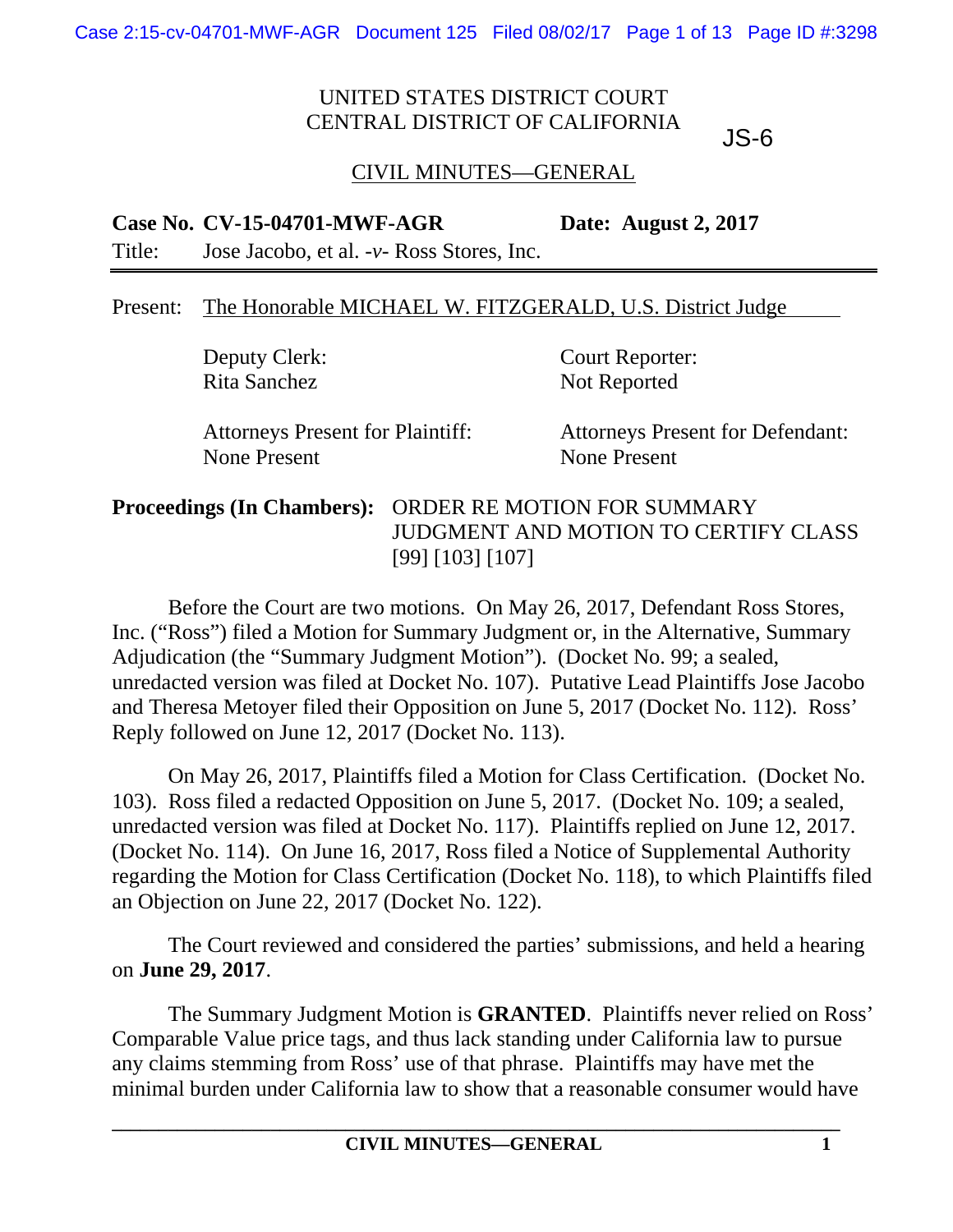### CIVIL MINUTES—GENERAL

**Case No. CV-15-04701-MWF-AGR Date: August 2, 2017**  Title: Jose Jacobo, et al. -*v*- Ross Stores, Inc.

been deceived by Ross' use of the term "Compare At" on its price tags. But even so, Plaintiffs fail to show that they suffered economic harm as a result, and their claim for injunctive relief is mooted by Ross' adoption of the Comparable Value tags.

The Motion for Class Certification is **DENIED** *as moot*.

# **I. BACKGROUND**

The following facts are based on the evidence, as viewed in the light most favorable to Plaintiff as the non-moving party. *Anderson v. Liberty Lobby, Inc.*, 477 U.S. 242, 255 (1986) (On a motion for summary judgment, "[t]he evidence of the nonmovant is to be believed, and all justifiable inferences are to be drawn in his [or her] favor."). Often, the parties have agreed to rely on the allegations contained in the operative complaint; in those instances, the Court refers to the pleadings. The Court notes any relevant disputes below.

Plaintiffs are patrons of Ross' department stores, which purport to offer good bargains on a wide variety of items. (Second Amended Complaint ("SAC") ¶ 7 (Docket No. 49)). Each of those items is displayed with two prices: a sale price and an "advertised reference price." (*Id.* ¶ 15). At the time the Complaint was filed, the advertised reference price was denoted by the phrase "Compare At"; since then, Ross changed the designation to "Comparable Value." (Mot. at 15 n.8; Opp. at 1 n.1).

Plaintiffs contend that a reasonable consumer would interpret the advertised reference price to refer only to the amount charged for an identical product at a "regular price" department store. (SAC ¶¶ 50–52). In reality, the advertised reference price refers to the price of the same *or* a similar product. (Plaintiffs' Statement of Genuine Issues of Material Fact ("SGI") No. 43 (Docket No. 112-1)). What counts as a "similar product" is defined in Ross' training materials for its buyers, but is not defined in Ross' promotional materials for customers. (Ross' Separate Statement of Uncontroverted Facts and Conclusions of Law ("SUF") Nos. 8–9 (Docket No. 107-1); SGI No. 41). Ross agrees that its customers "cannot tell whether the items they purchased with Compare At prices were compared to the same or similar items sold by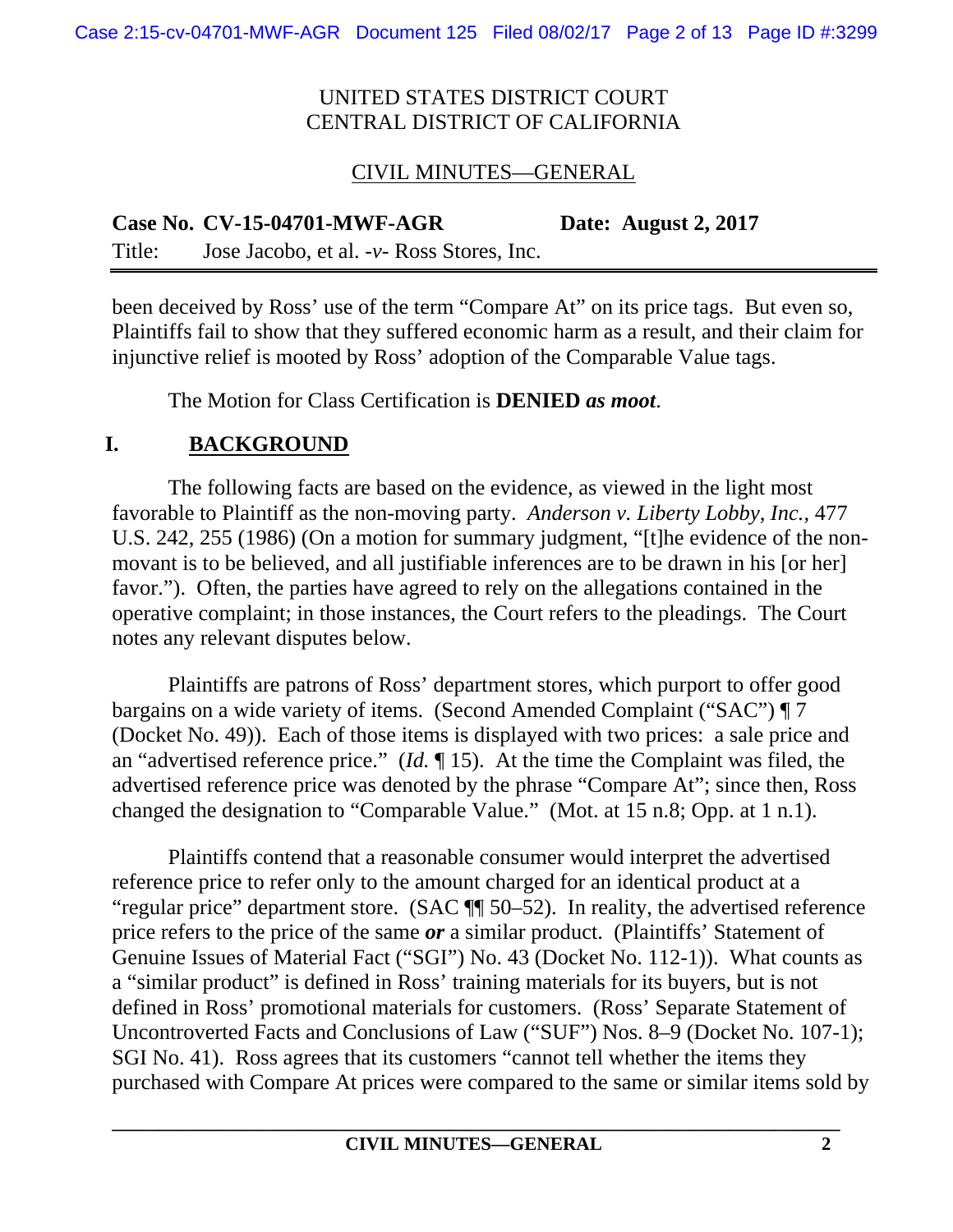# CIVIL MINUTES—GENERAL

**Case No. CV-15-04701-MWF-AGR Date: August 2, 2017** 

Title: Jose Jacobo, et al. -*v*- Ross Stores, Inc.

other retailers." (SGI No. 48, Motion to Deny Class Certification at 10 (Docket No. 76)).

Plaintiffs contend that because the advertised reference price may refer to the same or a similar product, the advertised reference price misleads Ross' customers into thinking they are getting a better deal on Ross' products than they really are. (SAC ¶¶ 66–68; SGI Nos. 54, 58). Plaintiffs point to no evidence in support of this theory aside from their own declarations. (*See id.*). Ross, of course, disputes Plaintiffs' contention. Plaintiffs have not personally investigated the prices at which other retailers sell the merchandise they purchased, and declined to provide the details of their attorneys' investigation in discovery. (SUF Nos. 22–23; Cave Decl., Ex. B at 140:14–146:3).

Five of Plaintiffs' claims for relief, asserted on behalf of themselves and a putative class, now survive. The first three claims are brought under the California Unfair Competition Law ("UCL"), California Business & Professions Code § 17200 *et seq.*: (1) unfair business practices; (2) fraudulent business practices; and (3) unlawful business practices, to the extent that those business practices violate the California False Advertisement Law ("FAL"), California Business & Professions Code § 17500 *et seq*. (SAC ¶¶ 206–30). The remaining two claims are asserted directly under the FAL*.* (*Id.* ¶¶ 231–41). Previously, on June 17, 2016, the Court dismissed without leave to amend Plaintiffs' claim under the "unlawful" prong of the UCL, to the extent that the claims were based on violations of California's Consumer Legal Remedies Act, California Civil Code section 1770(a), and the Federal Trade Commission Act (the "FTC Act"), 15 U.S.C. §§ 41 *et seq*. (Order Re: Defendant's Motion to Dismiss ("Second MTD Order") at 9 (Docket No. 56)).

# **II. LEGAL STANDARD**

In deciding a motion for summary judgment under Federal Rule of Civil Procedure 56, the Court applies *Anderson*, *Celotex*, and their Ninth Circuit progeny. *Anderson*, 477 U.S. at 242; *Celotex Corp. v. Catrett*, 477 U.S. 317 (1986). "The court shall grant summary judgment if the movant shows that there is no genuine dispute as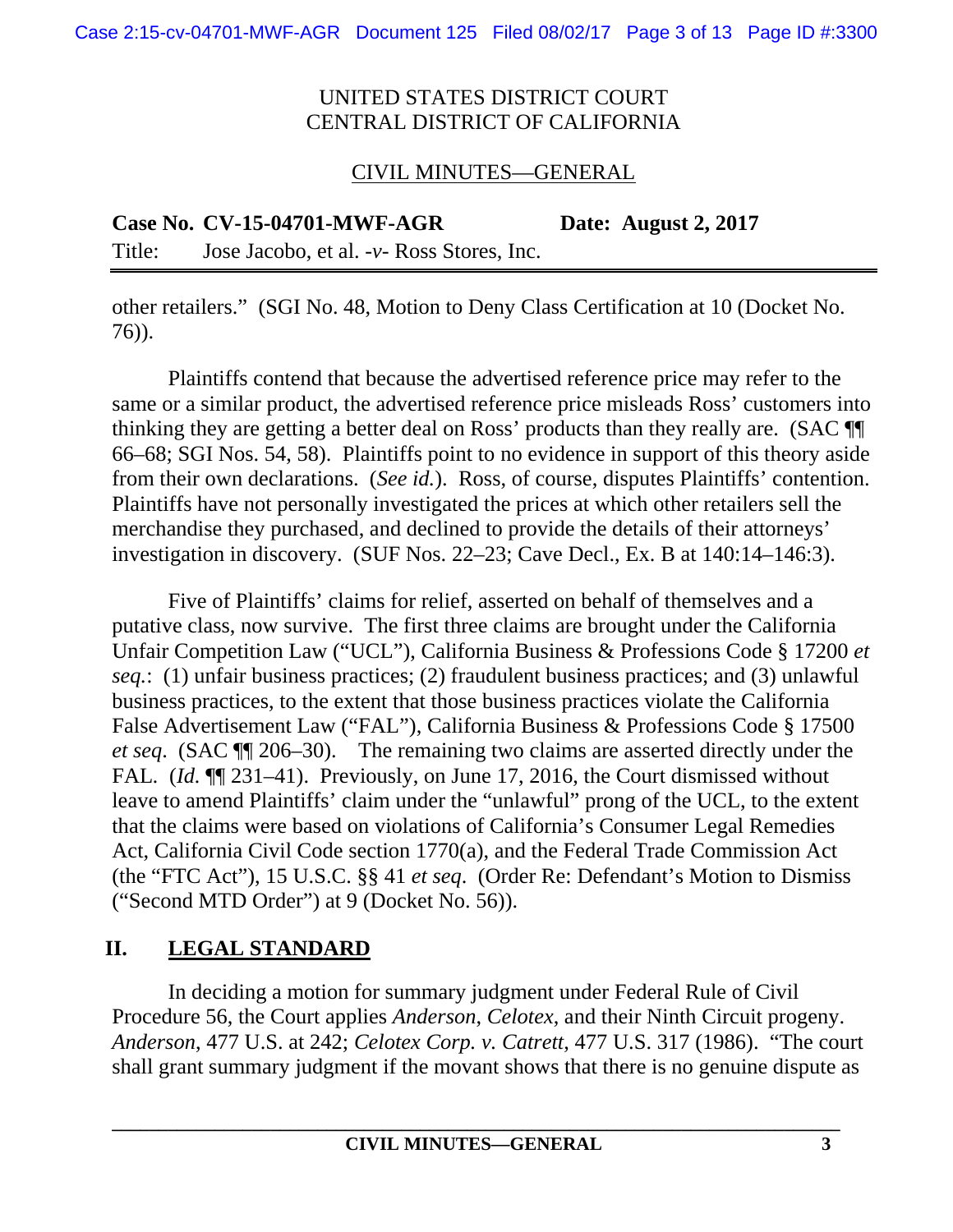# CIVIL MINUTES—GENERAL

**Case No. CV-15-04701-MWF-AGR Date: August 2, 2017** 

Title: Jose Jacobo, et al. -*v*- Ross Stores, Inc.

to any material fact and the movant is entitled to judgment as a matter of law." Fed. R. Civ. P. 56(a).

The Ninth Circuit has defined the shifting burden of proof governing motions for summary judgment where the non-moving party bears the burden of proof at trial:

The moving party initially bears the burden of proving the absence of a genuine issue of material fact. Where[, as here,] the non-moving party bears the burden of proof at trial, the moving party need only prove that there is an absence of evidence to support the non-moving party's case. Where the moving party meets that burden, the burden then shifts to the non-moving party to designate specific facts demonstrating the existence of genuine issues for trial. This burden is not a light one. The non-moving party must show more than the mere existence of a scintilla of evidence. The non-moving party must do more than show there is some "metaphysical doubt" as to the material facts at issue. In fact, the non-moving party must come forth with evidence from which a jury could reasonably render a verdict in the non-moving party's favor.

*Coomes v. Edmonds Sch. Dist. No. 15*, 816 F.3d 1255, 1259 n.2 (9th Cir. 2016) (quoting *In re Oracle Corp. Sec. Litig.*, 627 F.3d 376, 387 (9th Cir. 2010)). Under the prevailing California substantive law, Plaintiffs fail to meet their burden.

# **III. DISCUSSION**

The UCL prohibits "any unlawful, unfair or fraudulent business act or practice and unfair, deceptive, untrue or misleading advertising and any act prohibited by [the false advertising law (§ 17500, et seq.)]." Cal. Bus. & Prof. Code § 17200. Conduct is "fraudulent" under the UCL if the conduct is "likely to deceive." *Morgan v. AT & T Wireless Servs., Inc*., 177 Cal. App. 4th 1235, 1254, 99 Cal. Rptr. 3d 768 (2009). A claim under the fraudulent prong of the UCL is governed by the "reasonable consumer" standard, which requires the plaintiff to "show that members of the public are likely to be deceived." *Williams v. Gerber Prods. Co*., 552 F.3d 934, 938 (9th Cir. 2008). "A true representation can mislead a reasonable consumer if it is actually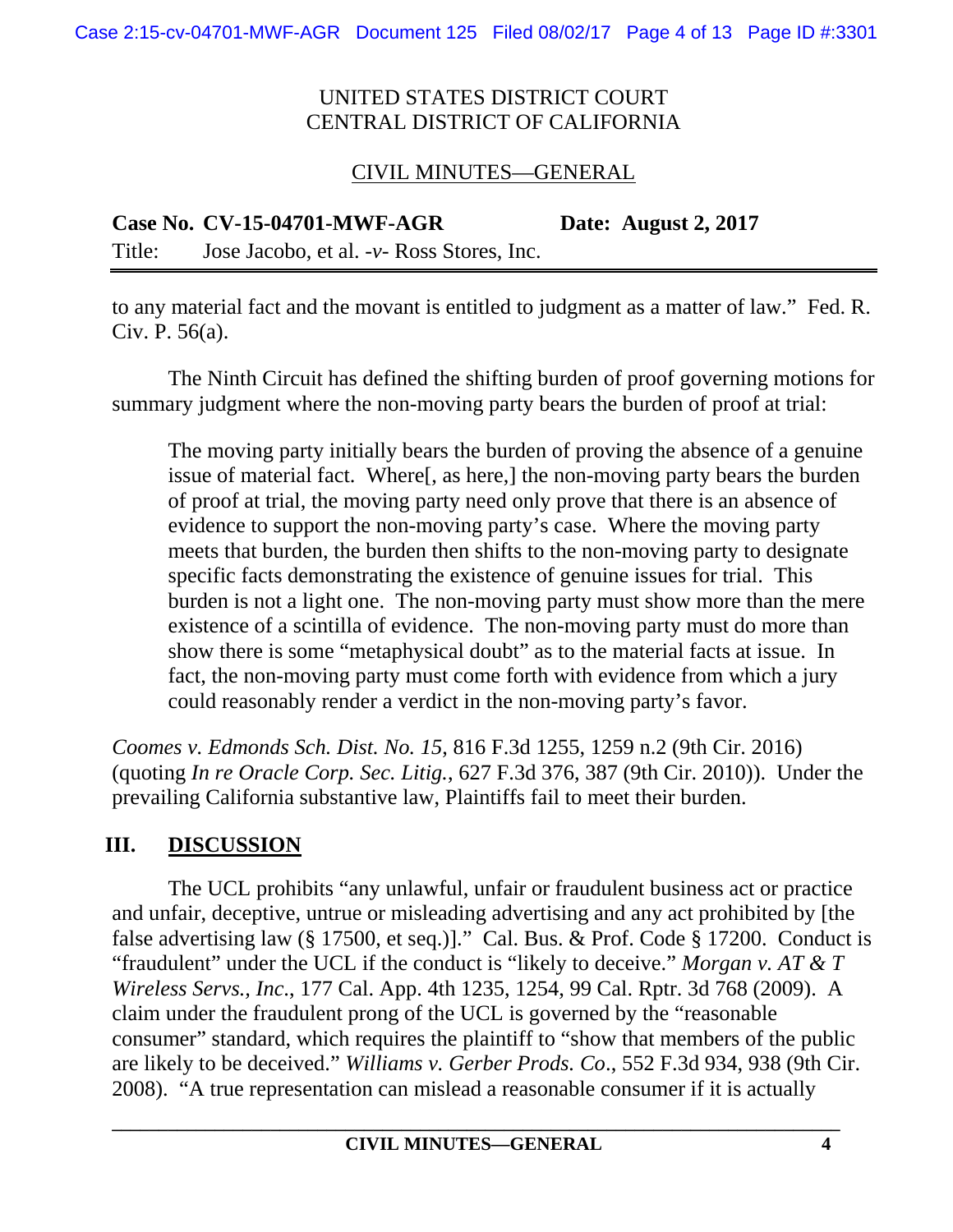### CIVIL MINUTES—GENERAL

**Case No. CV-15-04701-MWF-AGR Date: August 2, 2017** 

Title: Jose Jacobo, et al. -*v*- Ross Stores, Inc.

misleading or has the capacity, likelihood or tendency to deceive or confuse members of the public." *Anderson v. The Hain Celestial Grp., Inc*., 87 F. Supp. 3d 1226, 1236 (N.D. Cal. 2015).

The California Supreme Court has made clear that for claims under the UCL's fraudulent prong, a plaintiff must allege "actual reliance" upon a defendant's misrepresentation or omission in order to establish standing. *See In re Actimmune Mktg. Litig*., 2009 WL 3740648, at \*8 (N.D. Cal. Nov. 6, 2009); *In re Tobacco II Cases*, 46 Cal. 4th 298, 326, 93 Cal. Rptr. 3d 559 (2009) (holding that the "as a result of" language in the UCL "imposes an actual reliance requirement on plaintiffs prosecuting a private enforcement action under the UCL's fraud prong."). Reliance can be established by showing that but for the defendant's fraudulent conduct, "the plaintiff 'in all reasonable probability' would not have engaged in the injury-producing conduct." *In re Actimmune Mktg. Litig*., 2009 WL 3740648, at \*8. That requirement, however, "does not apply to absent class members." *Johnson v. Gen. Mills, Inc*., 275 F.R.D. 282, 287 (C.D. Cal. 2011) (citing *In re Tobacco II Cases*, 46 Cal. 4th at 321, 326); *see also In re Steroid Hormone Prod. Cases*, 181 Cal. App. 4th 145, 154, 104 Cal. Rptr. 3d 329 (2010) (explaining that once the named plaintiff meets standing requirements "no further individualized proof of injury or causation is required to impose restitution liability [under the UCL] against the defendant in favor of absent class members").

Plaintiffs have presented precious little evidence from which a jury could conclude that the phrase is deceptive or misleading. Plaintiffs rely heavily on the Federal Trade Commission ("FTC") Pricing Guidelines, 16 C.F.R. § 233.2, to contend that Ross' pricing scheme was false or deceptive. (Opp. at 8 (citing *Rubenstein v. Neiman Marcus Group LLC*, No. 15-55890, 2017 WL 1381147 (9th Cir. Apr. 18, 2017) (evaluating sufficiency of the plaintiff's claims on a Rule 12(b)(6) motion, rather than a motion for summary judgment)). This argument is not available, however, because the Court previously dismissed their claims under the "unlawful" prong of the UCL, except inasmuch as Plaintiffs allege a violation of the FAL. (*See* Second MTD Order at 9).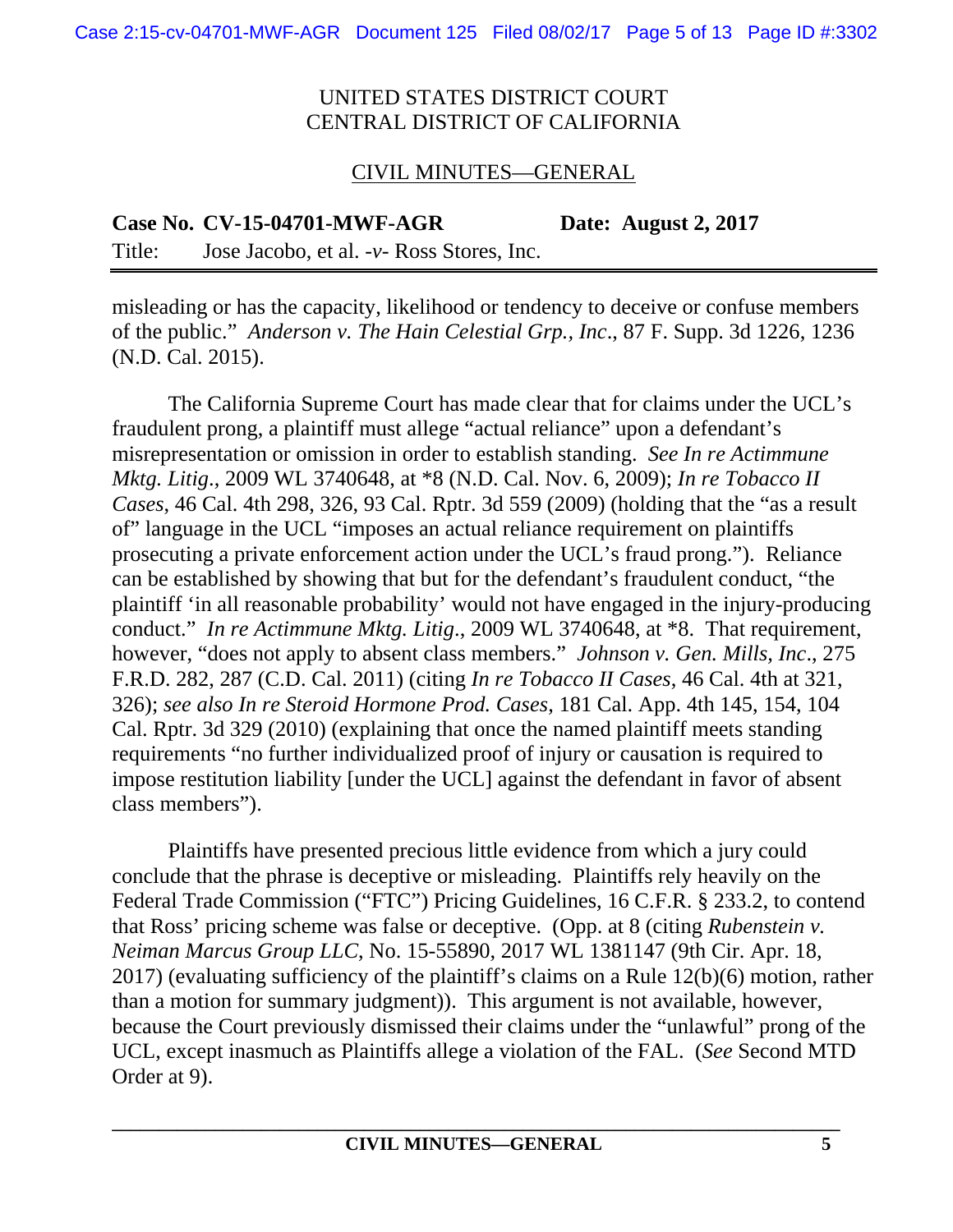# CIVIL MINUTES—GENERAL

**Case No. CV-15-04701-MWF-AGR Date: August 2, 2017** 

Title: Jose Jacobo, et al. -*v*- Ross Stores, Inc.

At the hearing, Plaintiffs disputed this interpretation of the Second MTD Order; Plaintiffs are directed to review Section III.C, "Claims Under the 'Unlawful' Prong of the UCL," at page nine of the Order, which states that Plaintiffs' claims under the FTC Act "fail because the [FTC Act] does not create a private right of action." (*Id.* at 9). Therefore, rather than determining whether Ross' pricing scheme violates the FTC Pricing Guidelines, then, the Court focuses on whether there is a genuine issue of material fact as to whether the scheme was likely to deceive reasonable consumers under the surviving prongs of the UCL and FAL.

The FAL makes it unlawful for a business to "disseminate any statement 'which is untrue or misleading, and which is known, or which by the exercise of reasonable care should be known, to be untrue or misleading . . . .'" Cal. Bus. & Prof. Code § 17500. "The law encompasses not just false statements but those statements 'which may be accurate on some level, but will nonetheless tend to mislead or deceive . . . . A perfectly true statement couched in such a manner that it is likely to mislead or deceive the consumer, such as by failure to disclose other relevant information, is actionable under these sections.'" *Arizona Cartridge Remanufacturers Ass'n, Inc. v. Lexmark Int'l, Inc.*, 421 F.3d 981, 985 (9th Cir. 2005) (quoting *Day v. AT&T Corp.*, 63 Cal. App. 4th 325, 74 Cal. Rptr. 2d 55 (1998)).

Because Plaintiffs have presented evidence to support their contention that Ross' explanation of the advertised reference price "is buried on [Ross'] website or out of plain view on a sign in its stores, and . . . is not placed anywhere near the price tags themselves" (e.g., SGI No. 41), the Court disregards statements on Ross' website or signs, and focuses solely on whether the terms "Compare At" and "Comparable Value," are sufficient without any additional evidentiary support to raise a genuine issue of material fact as to deception.

Ross challenges Plaintiffs' standing to pursue their claims under the FAL and the UCL. In 2004, California voters passed Proposition 64, which substantially narrowed the UCL's and the FAL's standing requirements. *Kwikset Corp. v. Superior Court*, 51 Cal. 4th 310, 320, 120 Cal. Rptr. 3d 741 (2011). "To satisfy the narrower standing requirements imposed by Proposition 64, a party must now (1) establish a loss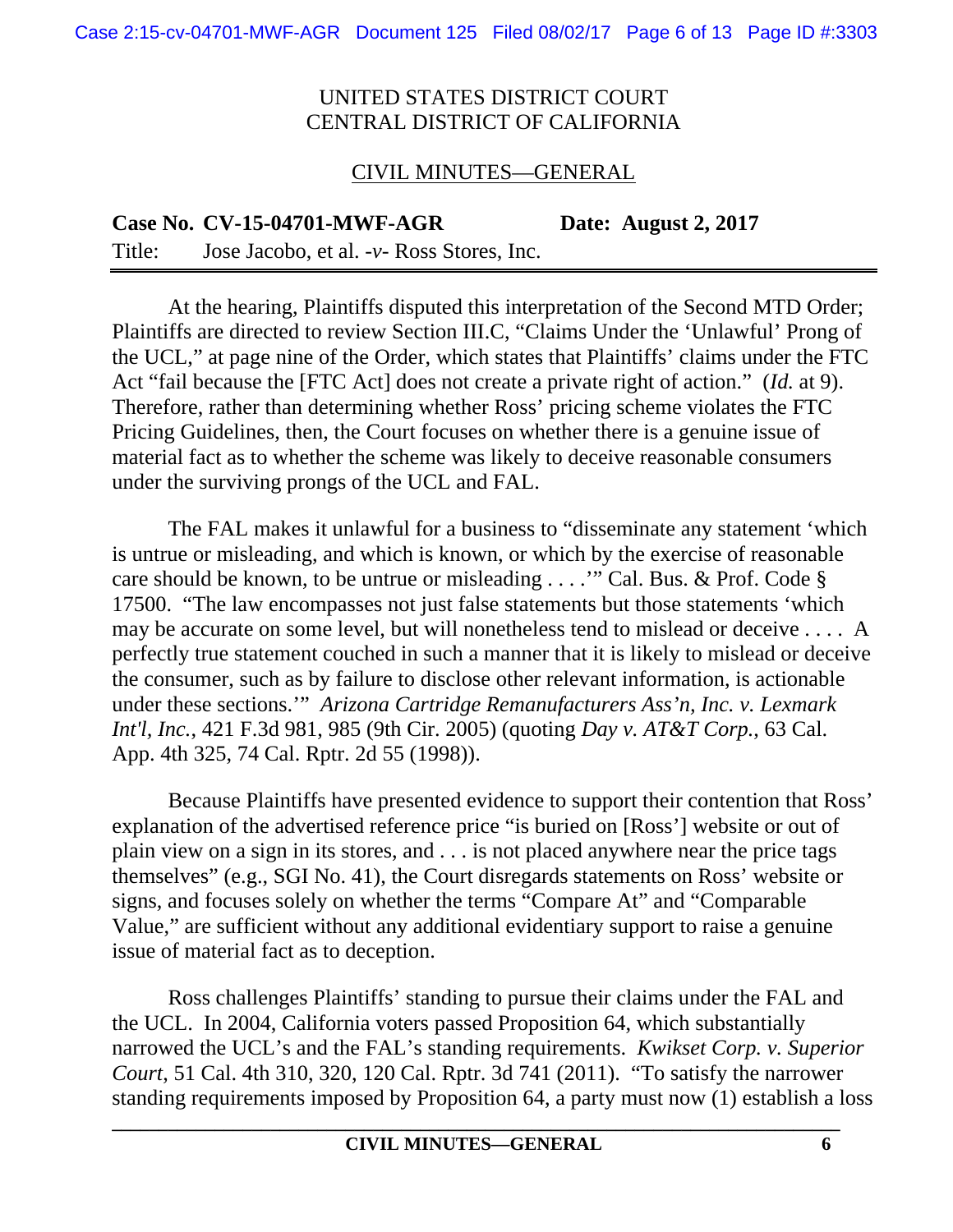#### CIVIL MINUTES—GENERAL

**Case No. CV-15-04701-MWF-AGR Date: August 2, 2017** 

Title: Jose Jacobo, et al. -*v*- Ross Stores, Inc.

or deprivation of money or property sufficient to qualify as injury in fact, i.e., economic injury, and (2) show that that economic injury was the result of, i.e., caused by, the unfair business practice or false advertising that is the gravamen of the claim." *Id.* at 322.

Under the foregoing test, Plaintiffs plainly lack standing to challenge Ross' use of the phrase "Comparable Value." Plaintiffs have presented no evidence to show that they actually relied on the phrase when purchasing the items at issue in this action, or that they suffered any economic injury as a result of its use. Rather, the undisputed evidence is that Ross began to use the phrase "Comparable Value" on its price tags *after* the action was filed. Plaintiffs present no evidence that they purchased any items subsequent to filing their Complaint, and even if they did it would be difficult to show reliance, given that Plaintiffs had by that point been made aware of the dual meaning behind Ross' price tags. *See, e.g.*, *In re Firearm Cases*, 126 Cal. App. 4th 959, 978– 79, 24 Cal. Rptr. 3d 659 (2005) ("Because the acts of the lender did not deceive the borrowers, causation was absent and the practice could not be deemed unfair."); *Cattie v. Wal-Mart Stores, Inc.*, 504 F. Supp. 2d 939, 948–49 (S.D. Cal. 2007) (granting summary judgment for lack of standing where plaintiffs knew scheme was deceptive and made only "token purchse[s]" to establish harm). Accordingly, the Court **GRANTS** summary judgment as to any claims relating to the use of the "Comparable" Value" designation.

Ross' use of the phrase "Compare At," presents a closer question. "Whether an advertisement is 'misleading' must be judged by the effect it would have on a reasonable consumer." *Davis*, 691 F.3d at 1161 (citing to, *inter alia*, *Lavie v. Procter & Gamble Co.*, 105 Cal. App. 4th 496, 506, 129 Cal. Rptr. 2d 486 (2003) ("[U]nless the advertisement targets a particular disadvantaged or vulnerable group, it is judged by the effect it would have on a reasonable consumer.")). Here, Plaintiffs contend that a reasonable consumer would expect the phrase "Compare At" to refer *only* to an identical item sold at (possibly multiple) other stores at the exact advertised reference price. (Opp. at 8). Therefore, Plaintiffs say, the fact that the phrase "Compare At" may instead refer to "other similar merchandise" is misleading. (*Id*.).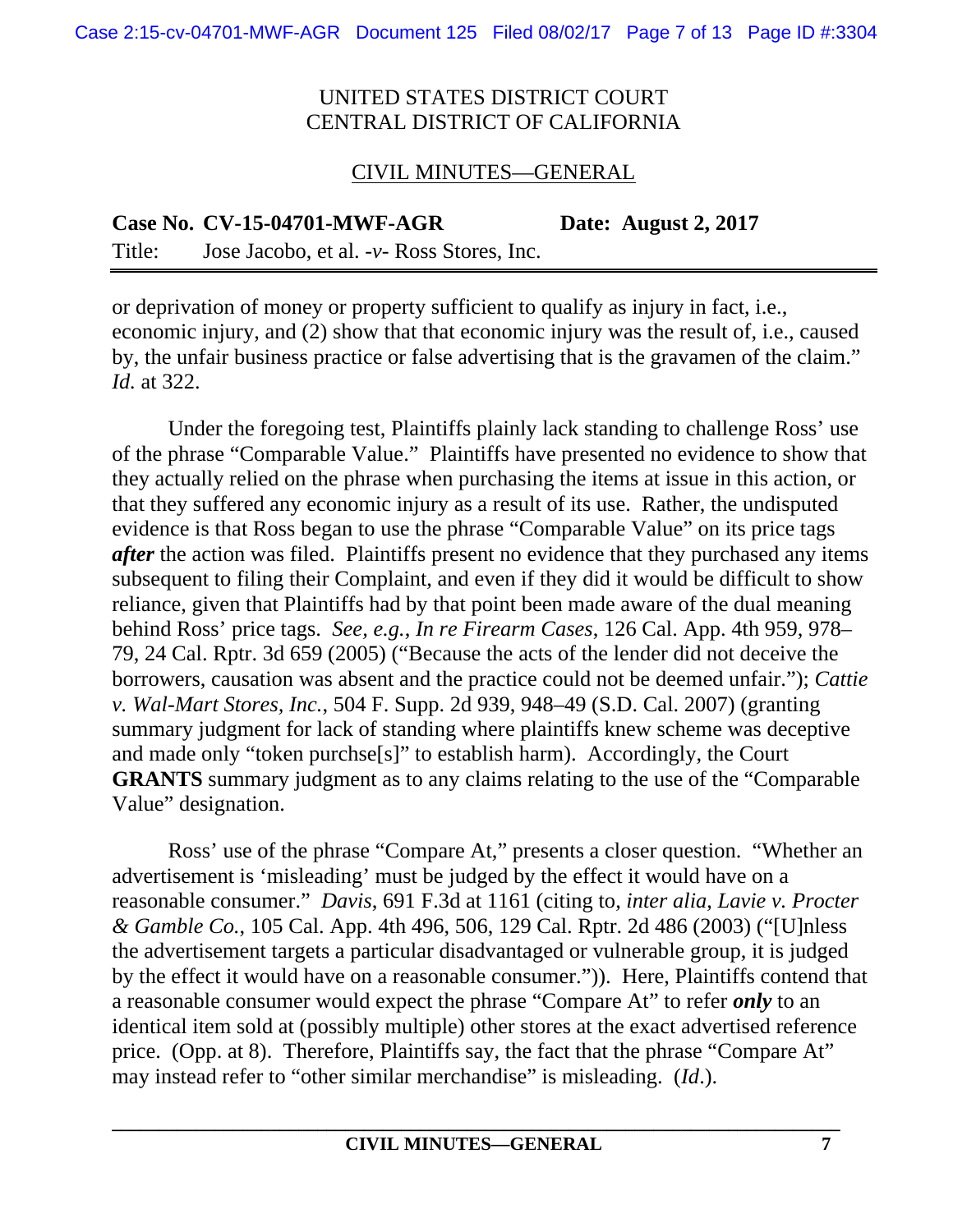#### CIVIL MINUTES—GENERAL

**Case No. CV-15-04701-MWF-AGR Date: August 2, 2017** 

Title: Jose Jacobo, et al. -*v*- Ross Stores, Inc.

In support of this theory, Plaintiffs point to their own declarations. Jacobo avers that when he purchased items from Ross, he was "unaware of Defendant's definition or interpretation of the 'Compare At' price and believed it was a comparison to an identical product." (Declaration of Jose Jacobo ("Jacobo Decl.") ¶ 8 (Docket No. 112- 16)). Metoyer avers that when she "purchased merchandise from [Ross she] thought that the 'Compare At' price was supposed to represent identical items sold at other retailers in California for the 'Compare At' price." (Declaration of Theresa Metoyer ("Metoyer Decl.") ¶ 14 (Docket No. 112-17)). Plaintiffs do not identify any other evidence in support of their theory of deception. Instead, in Plaintiffs' view, "[t]he question whether consumers are likely to be deceived is [intrinsically] a question of fact." (Opp. at 11 (quoting *Chapman v. Skype Inc.*, 220 Cal. App. 4th 217, 227, 162 Cal. Rptr. 3d 864 (2013)).

Under the district court's decision in *Rahman v. Mott's LLP*, No. CV 13-3482- SI, 2014 WL 5282106 (N.D. Cal. Oct. 15, 2014), the Court questions whether this is sufficient to raise a genuine issue of material fact as to deceptiveness. There, the court considered whether the "No Sugar Added" labeling on Mott's Original 100% Apple Juice was likely to mislead a reasonable consumer that the sugar content of Mott's apple juice was lower than that of its competitors. *Id.* at \*1. This theory survived a motion to dismiss, but the court determined that on summary judgment it was unsustainable without further evidentiary support. *Id.* at \*10.

The court explained that "[c]ourts have taken divergent approaches in describing the burden a plaintiff must meet at the summary judgment stage in order to show a likelihood that a reasonable consumer would be deceived." *Id.* at \*8; *see also id.* \*8 n.5 (quoting *Johns v. Bayer Corp.*, 09CV1935 AJB DHB, 2013 WL 1498965 (S.D. Cal. Apr. 10, 2013) ("[C]ase law is less than clear as to what a private plaintiff needs to prove to successfully litigate a cause of action alleging misleading or deceptive practices" under the UCL and CLRA)). Some courts have found that a plaintiff cannot meet its burden on summary judgment without introducing extrinsic evidence like customer surveys, expert studies, and the like. *Rahman*, 2014 WL 5282106 at \*8; *see also Haskell v. Time, Inc.*, 965 F. Supp. 1398, 1407 (E.D.Cal.1997) (requiring that to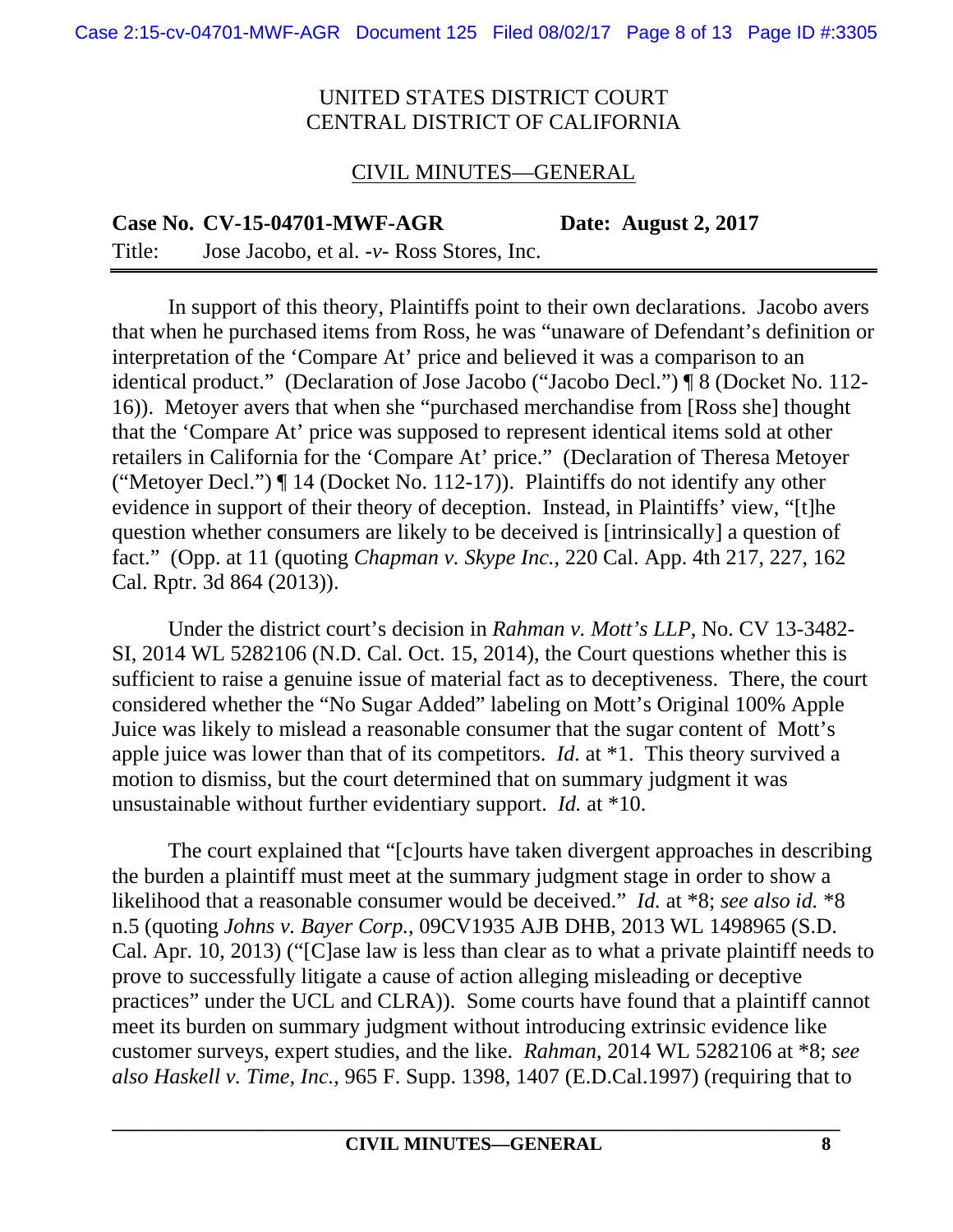# CIVIL MINUTES—GENERAL

**Case No. CV-15-04701-MWF-AGR Date: August 2, 2017** 

Title: Jose Jacobo, et al. -*v*- Ross Stores, Inc.

survive summary judgment "plaintiff must demonstrate by extrinsic evidence, such as consumer survey evidence, that the challenged statements tend to mislead consumers."). Others, the *Rahman* court explained, find that the advertisement can speak for itself; if "reasonable minds could differ" on the question of deception, that is sufficient to raise a genuine issue of fact for trial. *Rahman*, 2014 WL 5282106 at \*9 (quoting *Miletak v. Allstate Ins. Co.*, C 06–03778 JW, 2010 WL 809579 (N.D. Cal. Mar. 5, 2010)).

The *Rahman* court concluded that under either standard, the plaintiff had not met its burden to show a reasonable probability of deception. *Id.* "While [the plaintiff] contends that he was misled by the 'No Sugar Added' statement he also readily conceded on numerous occasions throughout his testimony that he would have no way of knowing whether other consumers were similarly deceived, or more generally, what information they relied on when purchasing Mott's 100% Apple Juice." *Id.* Moreover, any deceptiveness in the statement was not self-evident from the advertisement itself, because the phrase "No Sugar Added" was literally true. *Id.* "The testimony of a single consumer in a putative class of potentially millions is not enough to meet" the plaintiff's burden on summary judgment. *Id.*

This action presents a similar problem. Like the plaintiff in *Rahman*, Plaintiffs here have explicitly disclaimed any knowledge (beyond sheer speculation) of how other class members are likely to interpret the label. (SUF Nos. 24–25; *see also* Declaration of Matthew J. Cave ("Cave Decl."), Ex. A at 93:12–19 (Docket No. 100-1) ("**Q:** So is the only basis for your understanding of what compare at prices mean your own reading of the phrase "compare at" and your interpretation of that? **A:** Yes."), Ex. B at 92:20–93:19 (Docket No. 100-2)). Nor is the phrase "Compare At" obviously false or misleading on its face. Although the label implies (without saying so directly) that Ross' prices compare favorably to other retailers, Plaintiffs suggest the labels go a step further, and affirmatively imply that the prices compare favorably to other retailers' prices for the *exact same merchandise*. But Plaintiffs spoke to no other potential class members about whether their interpretation is shared by anyone besides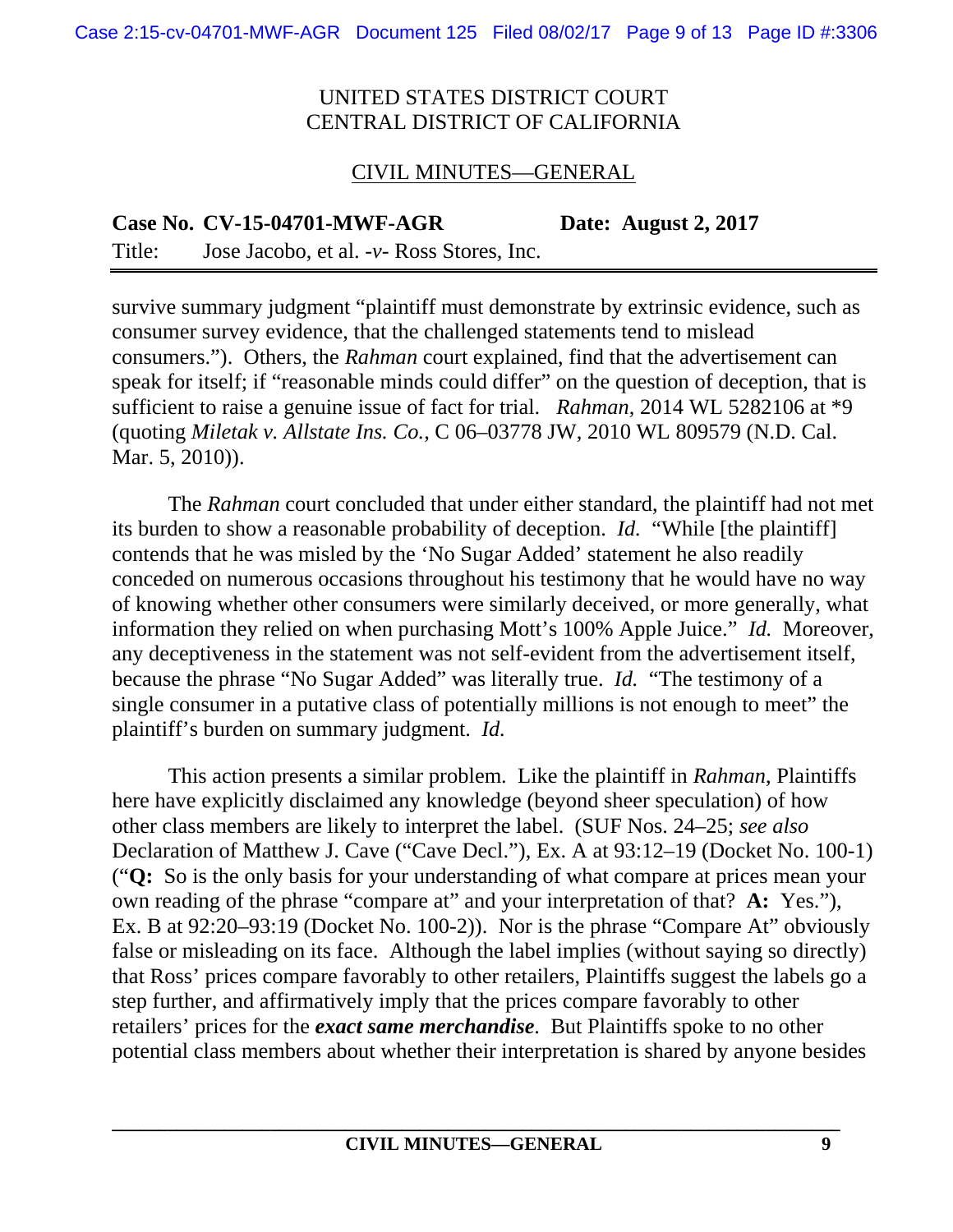### CIVIL MINUTES—GENERAL

**Case No. CV-15-04701-MWF-AGR Date: August 2, 2017**  Title: Jose Jacobo, et al. -*v*- Ross Stores, Inc.

themselves, and do not offer any evidence except their own declarations and the price tags themselves in support of their theory.

California courts have cautioned that the phrase "'[l]ikely to deceive' implies more than a mere possibility that the advertisement might conceivably be misunderstood by some few consumers viewing it in an unreasonable manner." *Lavie*, 105 Cal. App. 4th at 508. "Rather, the phrase indicates that the ad is such that it is probable that a significant portion of the general consuming public or of targeted consumers, acting reasonably in the circumstances, could be misled." *Id*. (approving use of "reasonable consumer" standard in false advertising actions). On the other hand, California courts since *Lavie* have indicated their displeasure with the federal courts' more rigorous approach to the evidentiary question of reasonableness. *See, e.g.*, *Colgan v. Leatherman Tool Grp., Inc*., 135 Cal. App. 4th 663, 681–82, 38 Cal. Rptr. 3d 36 (2006) (distinguishing federal cases favoring extrinsic evidence and clarifying that "[t]o prevail on a false advertising claim, a plaintiff need only show that members of the public are likely to be deceived"); *Brockey v. Moore*, 107 Cal. App. 4th 86, 100, 131 Cal. Rptr. 2d 746, 756 (2003) (distinguishing same federal cases and emphasizing that "the primary evidence in a false advertising case is the advertising itself"). If pressed, the Court would probably conclude under *Rahman* and *Lavie* that Plaintiffs have failed to raise a genuine issue of fact as to deception. But it is a close question, and in our federal system, when the question of reasonableness is a close one, it is generally preferable to err in favor of letting a jury sort things out.

Even assuming, however, that under the relevant California authorities Plaintiffs have met their burden to show a reasonable likelihood of deception, Plaintiffs still fail to show economic harm. Plaintiffs make no argument and present no evidence that they are entitled to economic damages. (*See* Opp. at 11–13 (asserting without support that "Plaintiffs have presented evidence that . . . they have suffered economic injury as a result of [Ross'] unlawful . . . advertising"); Jacobo Decl. ¶ 13 (stating "I now believe I have lost value and money as a result of [Ross'] deceptive advertising" without submitting an actual dollar amount or other means of measuring the "value and money" that Plaintiff apparently believes he has lost)). Nor are they likely to succeed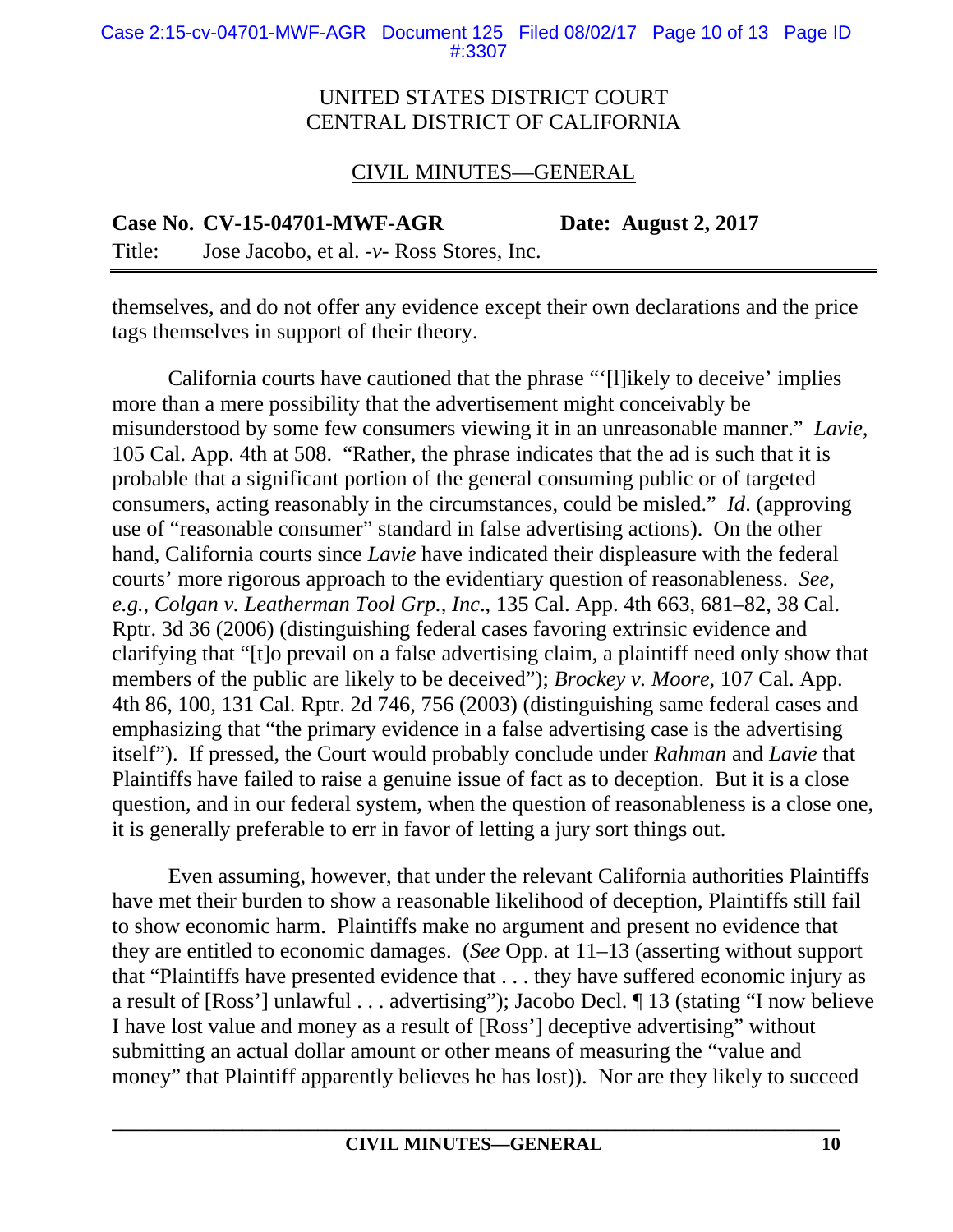Case 2:15-cv-04701-MWF-AGR Document 125 Filed 08/02/17 Page 11 of 13 Page ID #:3308

#### UNITED STATES DISTRICT COURT CENTRAL DISTRICT OF CALIFORNIA

#### CIVIL MINUTES—GENERAL

**Case No. CV-15-04701-MWF-AGR Date: August 2, 2017** 

Title: Jose Jacobo, et al. -*v*- Ross Stores, Inc.

on such an argument in any case. *See Stathakos v. Columbia Sportswear Co.*, No. CV 15-04543-YGR, 2017 WL 1957063, at \*10–13 (N.D. Cal May 11, 2017) (dismissing three models of restitution previously proposed by Plaintiffs as barred under California law). Having failed to present any genuine issues of material fact regarding economic harm, or any workable restitution model, Plaintiffs lack standing under California law to pursue their Compare At claims.

At the hearing, Plaintiffs argued that *Hinojos v. Kohl's Corp.*, 718 F.3d 1098, 1106–07 (9th Cir. 2013), compels a contrary result. In the Court's first Order Granting Defendant's Motion to Dismiss ("First MTD Order"), the Court addressed *Hinojos*. (Docket No. 45 at 11–12). Plaintiff alleged that Ross' pricing scheme, like the pricing scheme in *Hinojos*, led them to believe that the merchandise cost less than its value. (First MTD Order at 11). Under *Hinojos*, "when a consumer purchases merchandise on the basis of false price information . . . he [or she] has standing to sue under the UCL and FAL because he suffered an economic injury." (*Id.* (quoting *Hinojos*, 718 F.3d at 1107)). The pending motion to dismiss was denied because Plaintiffs adequately alleged their economic injury for standing purposes.

But the standard of proof on a motion for summary judgment is higher. It is not enough to aver vaguely that Plaintiffs were injured by their purchase. (*See* Jacobo Decl. ¶ 13). It is Plaintiffs' burden to provide some evidence from which a jury could conclude that the merchandise Plaintiffs actually purchased was not worth as much as Ross claimed it was. Although Plaintiffs both testified that their attorneys conducted pre-lawsuit investigations to verify that fact, Plaintiffs were not themselves involved in the investigation and refused to disclose (on grounds of attorney-client privilege) the details of those investigations their attorneys had disclosed to them. (*See, e.g.*, Cave Decl., Ex. B at 140:14–146:3). Plaintiffs are thus not entitled to rely on the investigation in support of their Opposition. *See, e.g.*, *Columbia Pictures Television, Inc. v. Krypton Broad. of Birmingham, Inc.*, 259 F.3d 1186, 1196 (9th Cir. 2001) (affirming district court's exclusion of evidence of the defendant's reliance on the advice of counsel, because the defendant "refused to answer questions regarding his interactions with counsel at his deposition"). Plaintiffs have not submitted any other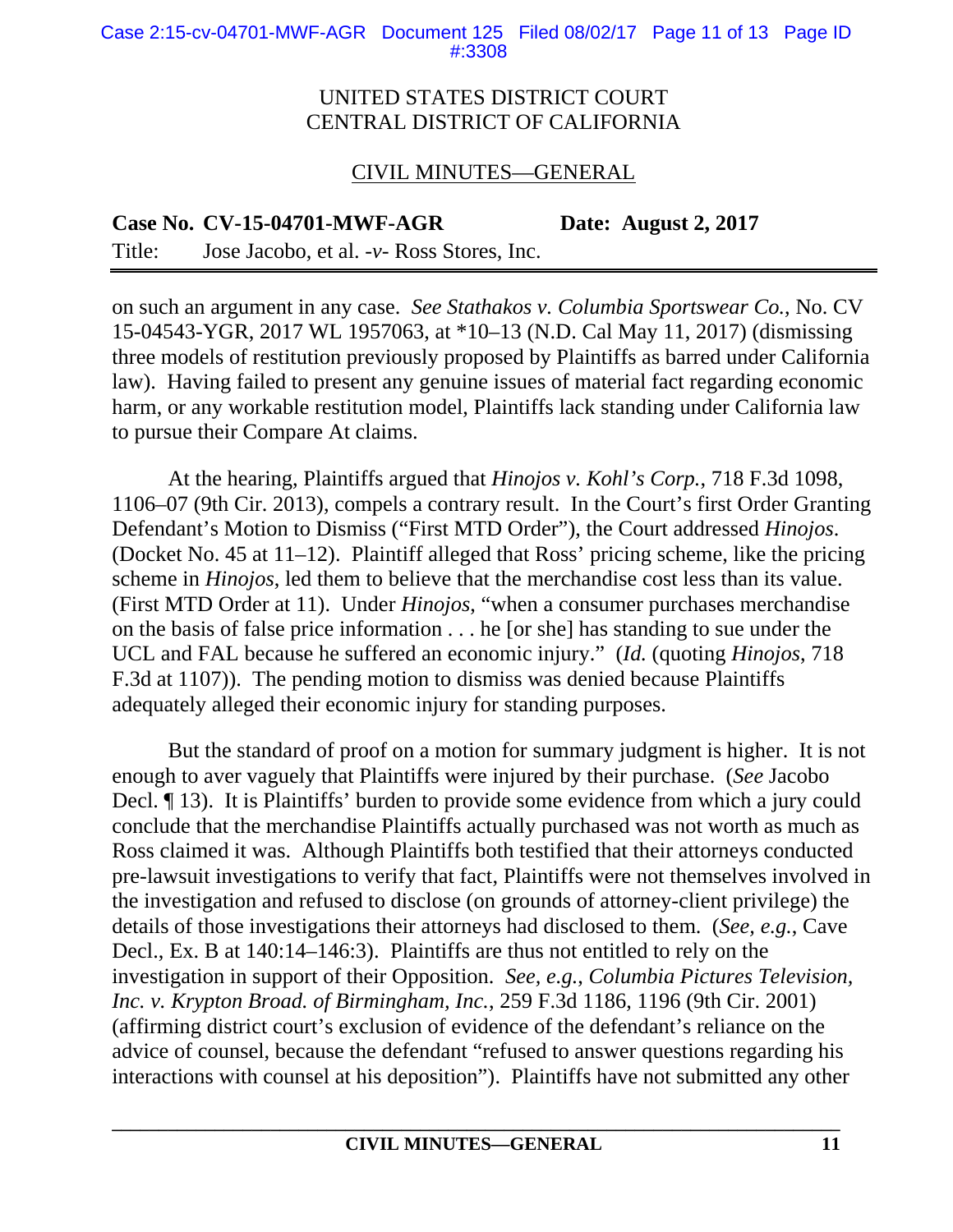# CIVIL MINUTES—GENERAL

**Case No. CV-15-04701-MWF-AGR Date: August 2, 2017** 

Title: Jose Jacobo, et al. -*v*- Ross Stores, Inc.

basis from which a jury could conclude that Ross' pricing scheme caused Plaintiffs economic harm.

At the hearing, Plaintiffs argued that *Hinojos* and the First MTD Order require a different result. But both were decided on a motion to dismiss, and thus say nothing about Plaintiffs' evidentiary burden on summary judgment. In other words, the Court previously agreed that Plaintiffs' claims were legally *plausible*. Now, Plaintiffs must do more: Plaintiffs must show that they could prove their claims via admissible evidence at trial. *See generally*, *Stathakos*, 2017 WL 1957063, at \*10–13. Because Plaintiffs have submitted no evidence that would permit a jury to rule in their favor on the issue of economic harm, the Motion is **GRANTED.** 

Plaintiffs also contend that they are entitled to seek injunctive relief. (Opp. at 11–13). But standing is a prerequisite to pursuing any form of relief, including injunctive relief. Plaintiffs' failure to support their claims of economic harm means they lack standing to pursue any other form of relief, as well.

Moreover, Plaintiffs' claims for injunctive relief are premised on Ross' use of the phrase "Compare At." They are thus moot, as both parties agree that Ross no longer uses that phrase on any of its price tags. Nor does the voluntary cessation doctrine prevent a finding of mootness. Having gone through the trouble and expense of changing its price tags once, Ross is highly unlikely to revert back to its use of "Compare At" once the action is concluded. *See Am. Cargo Transp., Inc. v. United States*, 625 F.3d 1176, 1180 (9th Cir. 2010) (explaining voluntary cessation doctrine does not apply where "there is no basis to suggest" that a policy change is merely "a transitory litigation posture"). Counsel for Ross affirmed at the hearing that Ross has changing the phrase back to the original would be fiscally impractical at this point. Plaintiffs cannot seek to enjoin the use of a phrase that has already been abandoned.

At the hearing, Plaintiffs asked the Court to review the decision of the California Court of Appeal in *People v. Overstock.com, Inc.*, No. A141613, 2017 WL 2391814 (Cal. Ct. App. June 2, 2017). The Court has read and reviewed the decision, which declined to find moot a claim for injunctive relief in a very similar set of